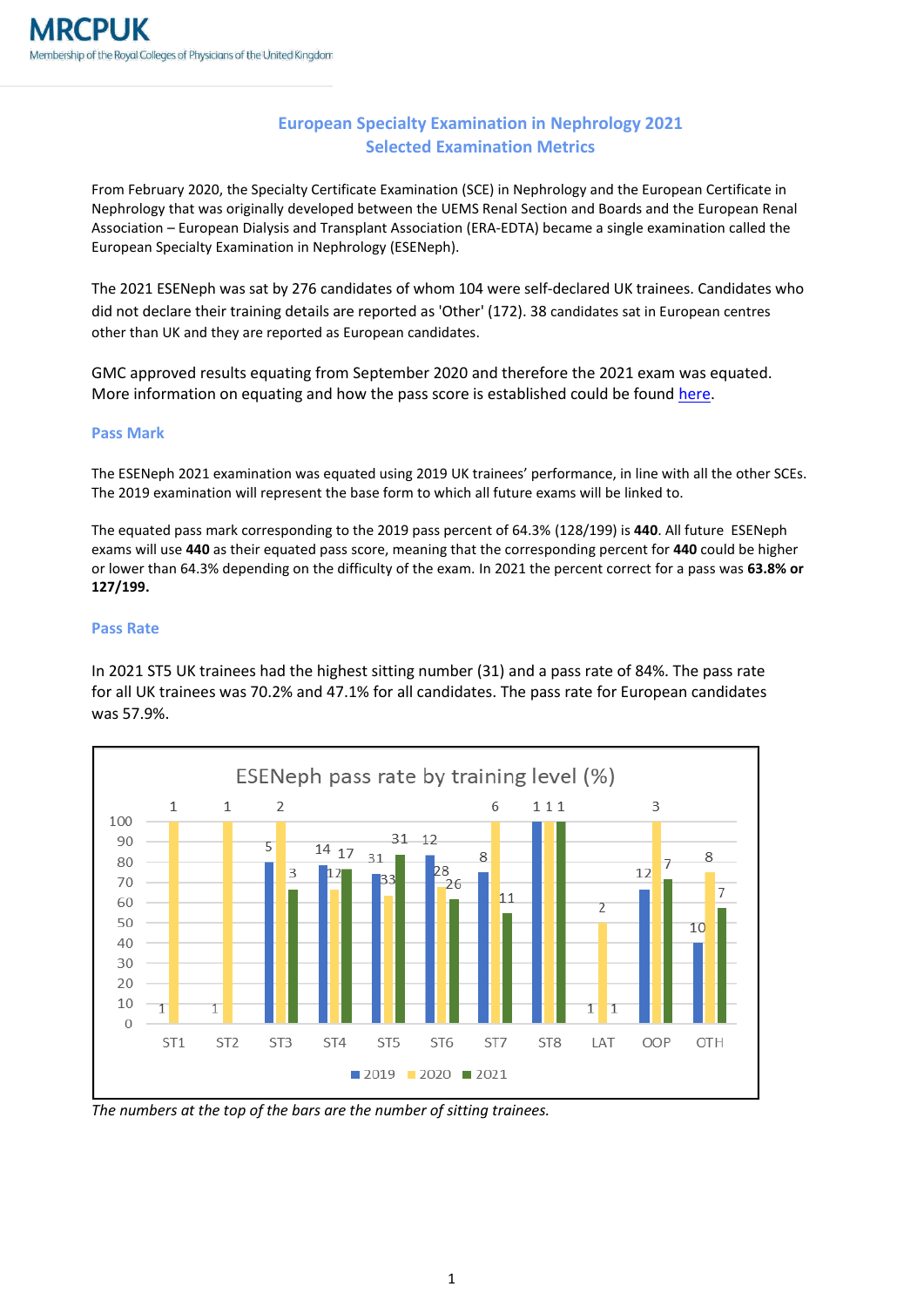## **Topic performance**

*Data labels on chart represent the number of questions per topic*

In 2021 UK trainees have the highest percent correct in Peritoneal dialysis and the lowest in Urological presentations.

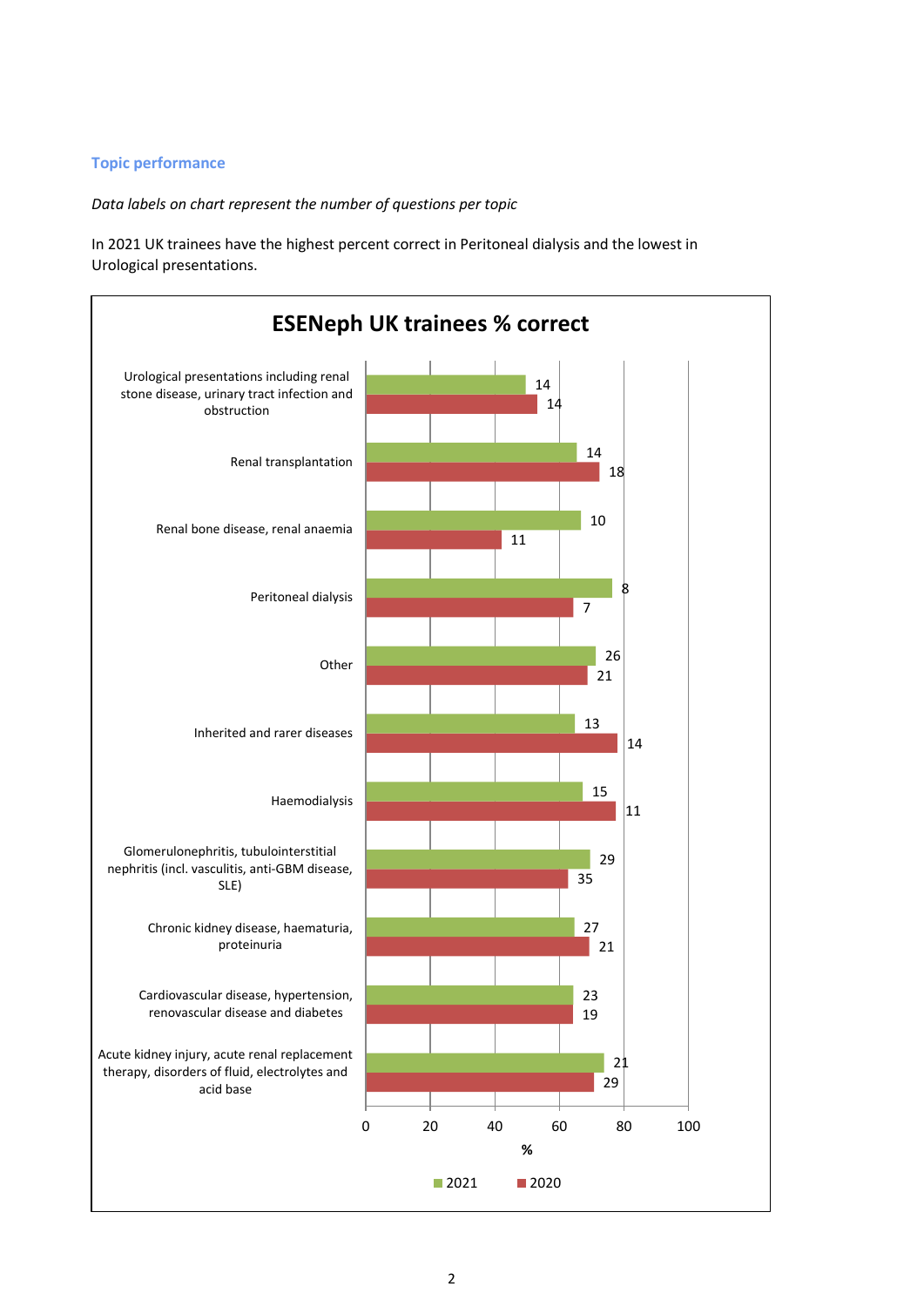

In 2021 Other candidates have the highest percent correct in Peritoneal dialysis and the lowest in Urological presentations.